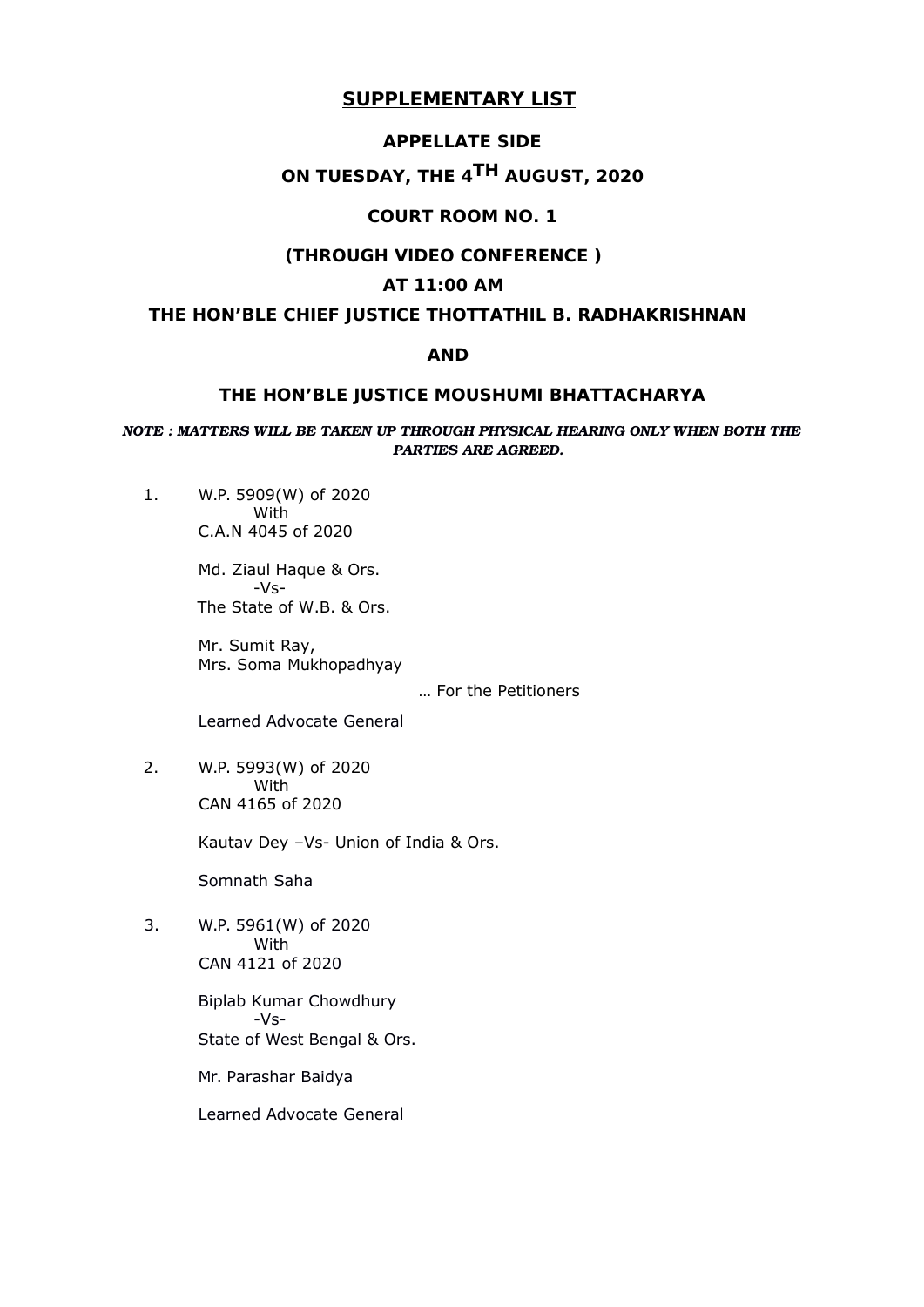# **APPELLATE SIDE ON TUESDAY, THE 4TH AUGUST , 2020 COURT ROOM NO. 8 (VIA VIDEO CONFERENCE)**

# **AT 2:00 P.M**

# **THE HON'BLE JUSTICE I. P. MUKERJI AND THE HON'BLE JUSTICE MD. NIZAMUDDIN**

# *NOTE : MATTERS WILL BE TAKEN UP THROUGH PHYSICAL HEARING ONLY WHEN BOTH THE PARTIES HAVE CONSENTED TO.*

**NOTE : SUPPLEMENTARY LIST WILL BE TAKEN UP FIRST**

APPLICATION ----------------

| MAT 930/2018   | ALI MAHAMMAD VS            | ANUSUYA BANERJEE |
|----------------|----------------------------|------------------|
| CAN 2731/2020  | STATE OF WEST BENGAL & ORS |                  |
| CAN 3362/2020  |                            |                  |
| WITH           |                            |                  |
| WP 30767W/2017 |                            |                  |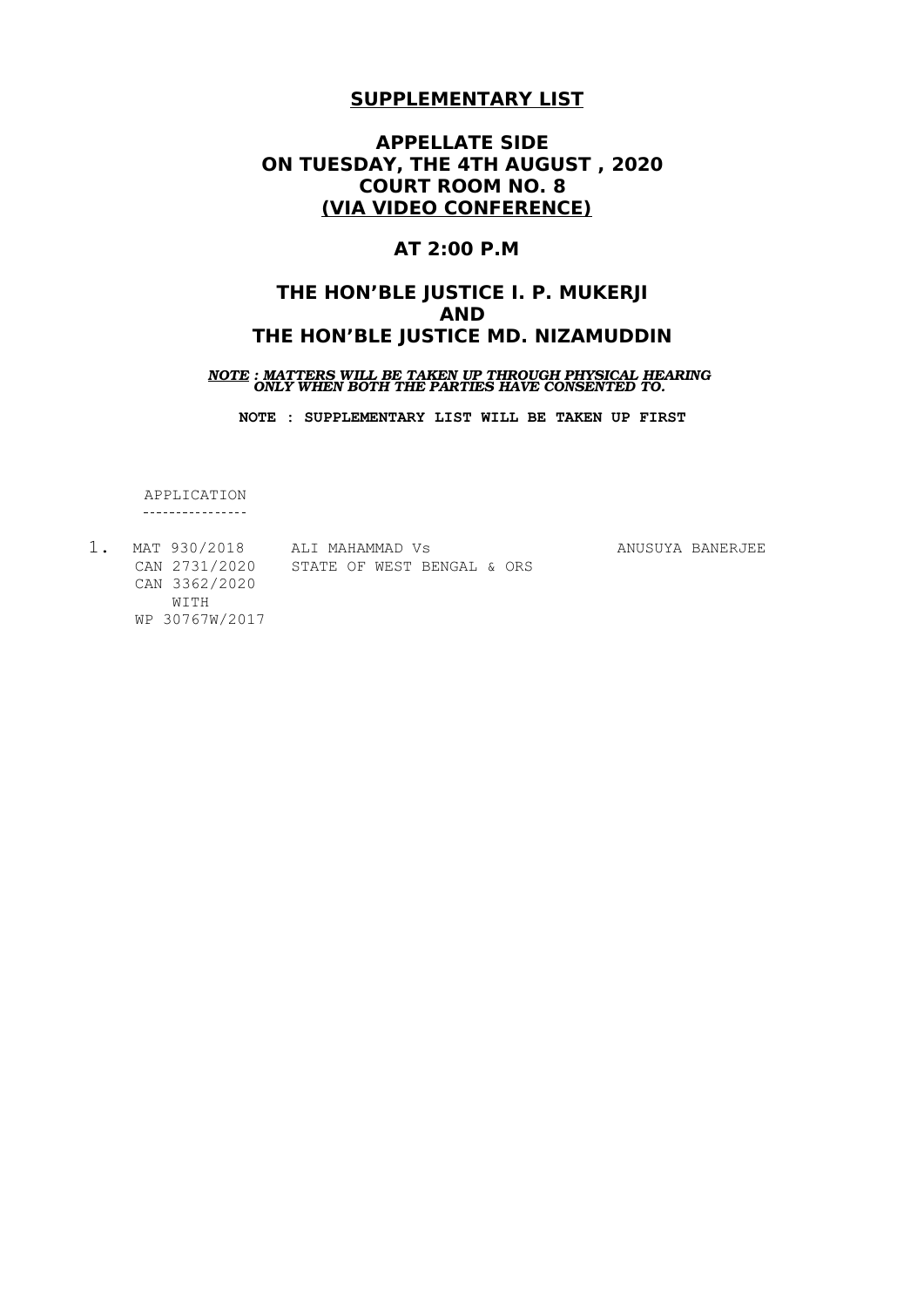# **APPELLATE SIDE ON TUESDAY, THE 4TH AUGUST , 2020 COURT ROOM NO. 11 (VIA VIDEO CONFERENCE )**

## AT 11:00 AM

# **THE HON'BLE JUSTICE SAMAPTI CHATTERJEE AND THE HON'BLE JUSTICE JAY SENGUPTA**

*NOTE : MATTERS WILL BE TAKEN UP THROUGH PHYSICAL HEARING ONLY WHEN BOTH THE PARTIES HAVE CONSENTED TO.*

**NOTE : SUPPLEMENTARY LIST WILL BE TAKEN UP FIRST**

TRIBUNAL APPLICATION \_\_\_\_\_\_\_\_\_\_\_\_\_\_\_\_\_\_\_\_\_\_\_\_\_\_\_\_\_\_\_\_

1. WP.CT 37/2020 THE PRINCIPAL COMMR. OF CGST & CENTRAL EXCISE Vs CAN 4388/2020 ARVIND MOHAN SAHAY & ORS K K MAITI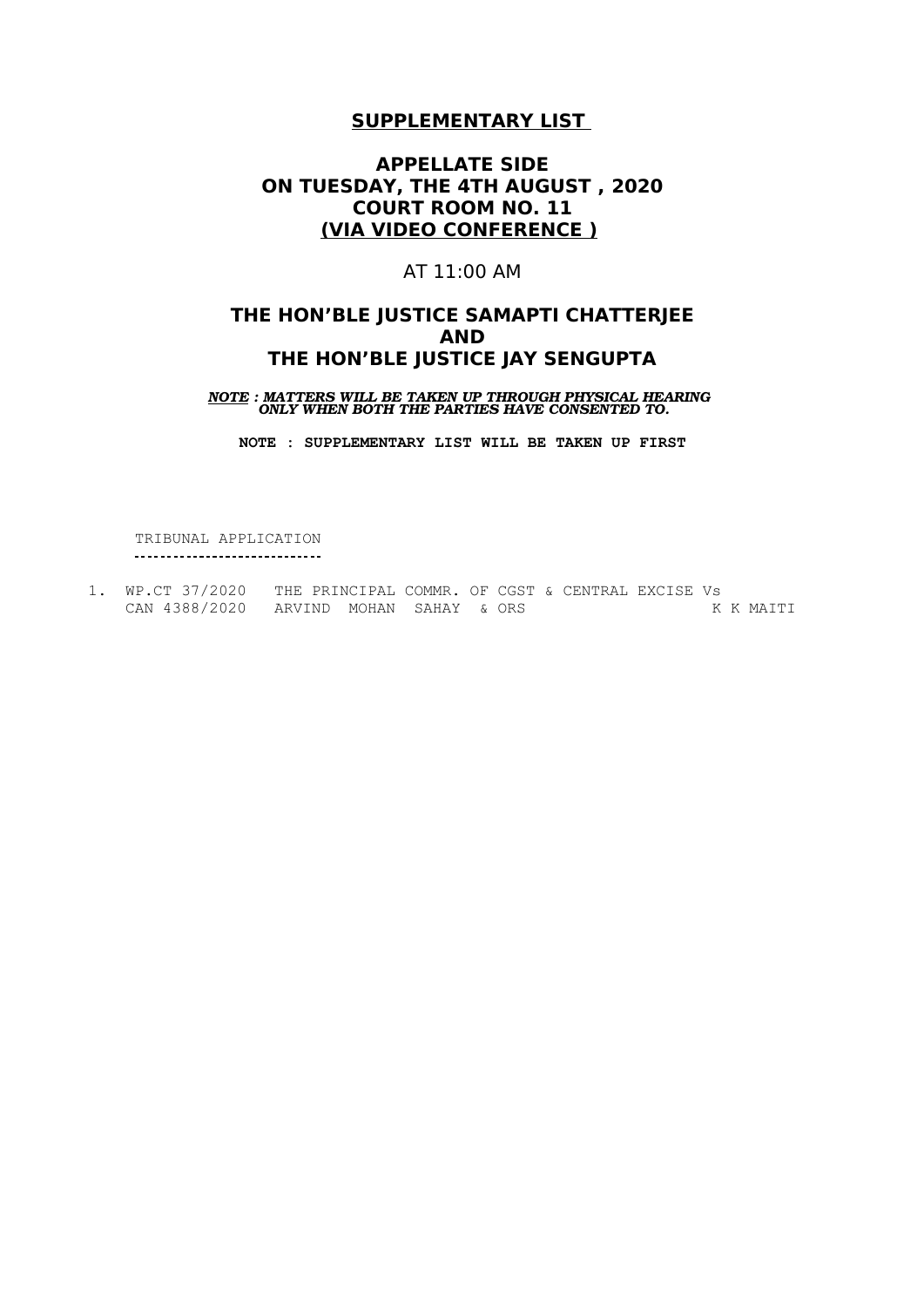# **APPELLATE SIDE ON TUESDAY, THE 4TH AUGUST , 2020 COURT ROOM NO. 11 (VIA VIDEO CONFERENCE )**

### AT 2:00 PM

### **THE HON'BLE JUSTICE SAMAPTI CHATTERJEE**

#### *NOTE : MATTERS WILL BE TAKEN UP THROUGH PHYSICAL HEARING ONLY WHEN BOTH THE PARTIES HAVE CONSENTED TO.*

**NOTE : SUPPLEMENTARY LIST WILL BE TAKEN UP FIRST**

TO BE MENTIONED \_\_\_\_\_\_\_\_\_\_\_\_\_\_\_\_\_\_\_\_\_\_\_

1. WP 3165W/2019 RAKESH KUMAR BHAGAT & ORS Vs SAYANTI SENGUPTA CAN 9728/2019 UNION OF INDIA & ORS CAN 464/2020

MOTION 

- 2. WP 6033W/2020 ANIMESH ROY & ORS Vs ARINDOM CHATTERJEE CAN 4241/2020 STATE OF WEST BENGAL & ORS
- 3. WP 6043W/2020 DR. ARUN SARKAR Vs RATUL BISWAS CAN 4253/2020 STATE OF WEST BENGAL& ORS

CIVIL REVISION

4. CO 1143/2020 KISHORILAL AGARWAL Vs RAKESH SARKAR CAN 3959/2020 SMT SHARMILA SARKAR & ORS

CONTEMPT APPLICATION \_\_\_\_\_\_\_\_\_\_\_\_\_\_\_\_\_\_\_\_\_\_\_\_\_\_\_\_\_\_\_\_\_

- 5. CPAN 365/2020 BARNANA BHATTACHARJEE Vs SUMITA SEN CAN 3974/2020 SANGHAMITRA GHOAH & ORS **WITTH** WP 2321W/2019
- 6. CPAN 1412/2019 KISHAN KUMAR JAISWAL Vs SUSMITA CHATTERJEE BIJIN KRISHNA WITH WP 16008W/2019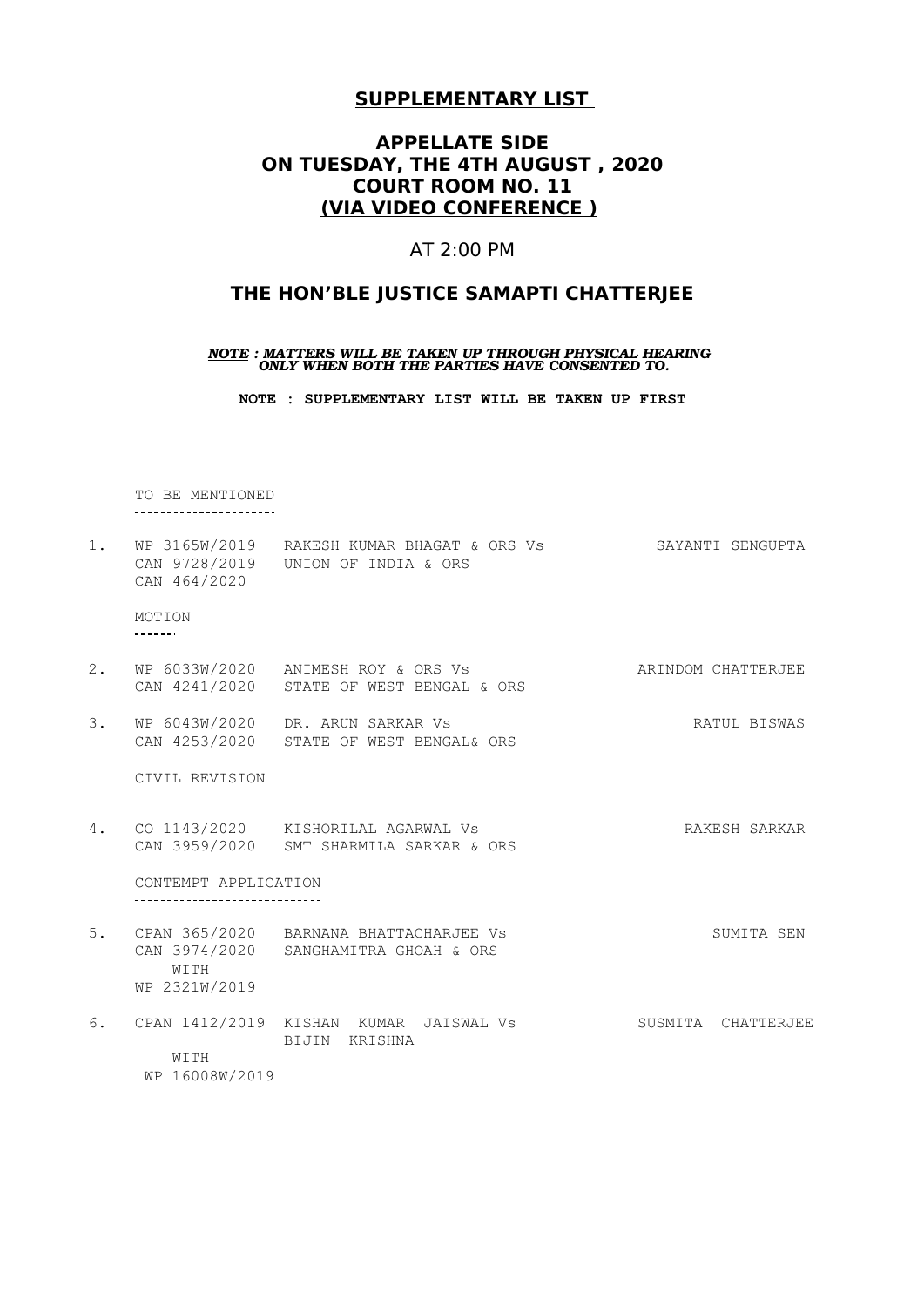# **APPELLATE SIDE ON TUESDAY, THE 4TH AUGUST , 2020 COURT ROOM NO. 16 (VIA VIDEO CONFERENCE )**

11:00 AM TO 1:00 PM

# **THE HON'BLE JUSTICE SAHIDULLAH MUNSHI AND THE HON'BLE JUSTICE TIRTHANKAR GHOSH**

*NOTE : MATTERS WILL BE TAKEN UP THROUGH PHYSICAL HEARING ONLY WHEN BOTH THE PARTIES HAVE CONSENTED TO.*

**NOTE : SUPPLEMENTARY LIST WILL BE TAKEN UP FIRST**

TO BE MENTIONED ----------------------

1. CRM 4607/2020 BUDDHADEV NATH & ORS Vs SOUMIK GANGULY CRAN 2752/2020 STATE OF WEST BENGAL

APPLICATION FOR BAIL ------------------------------

- 2. CRM 4920/2020 MITHUN BARMAN Vs HILLOL SAHA PODDER STATE OF WEST BENGAL
- 3. CRM 5026/2020 MANISH MAJUMDAR Vs TIRTHANKAR MURMU CRAN 3263/2020 DIRECTORATE OF REVENUE INTELLIGENCE

APPLICATION FOR ANTICIPATORY BAIL 

- 4. CRM 4776/2020 SURAJ GURUNG@SURAJ GHISHING Vs HILLOL SAHA PODDAR STATE OF WEST BENGAL
- 5. CRM 4630/2020 MINAJUDDIN MONDAL Vs UDAY SANKAR CHATTOPADHYAY CRAN 2791/2020 STATE OF WEST BENGAL & ANR
- 6. CRM 5086/2020 MONTU MONDAL @ MANTU SK Vs ARUSHI RATHORE CRAN 3355/2020 STATE OF WEST BENGAL
- 7. CRM 5084/2020 SIDDHARTHA GHOSH & ANR Vs ARIJIT BAKSHI CRAN 3354/2020 STATE OF WEST BENGAL
- 8. CRM 8018/2019P PRABHAS KR BANERJEE @ BABLU Vs SANTANU MAJI CRAN 2780/2020 STATE OF WEST BENGAL CRAN 2781/2020
- 9. CRM 4617/2020 SURYA PRAKASH CHHAOCHHARIA & ANR Vs DIPTANGSHU BASU CRAN 2765/2020 GENERAL MANAGER OF EASTERN RAILWAY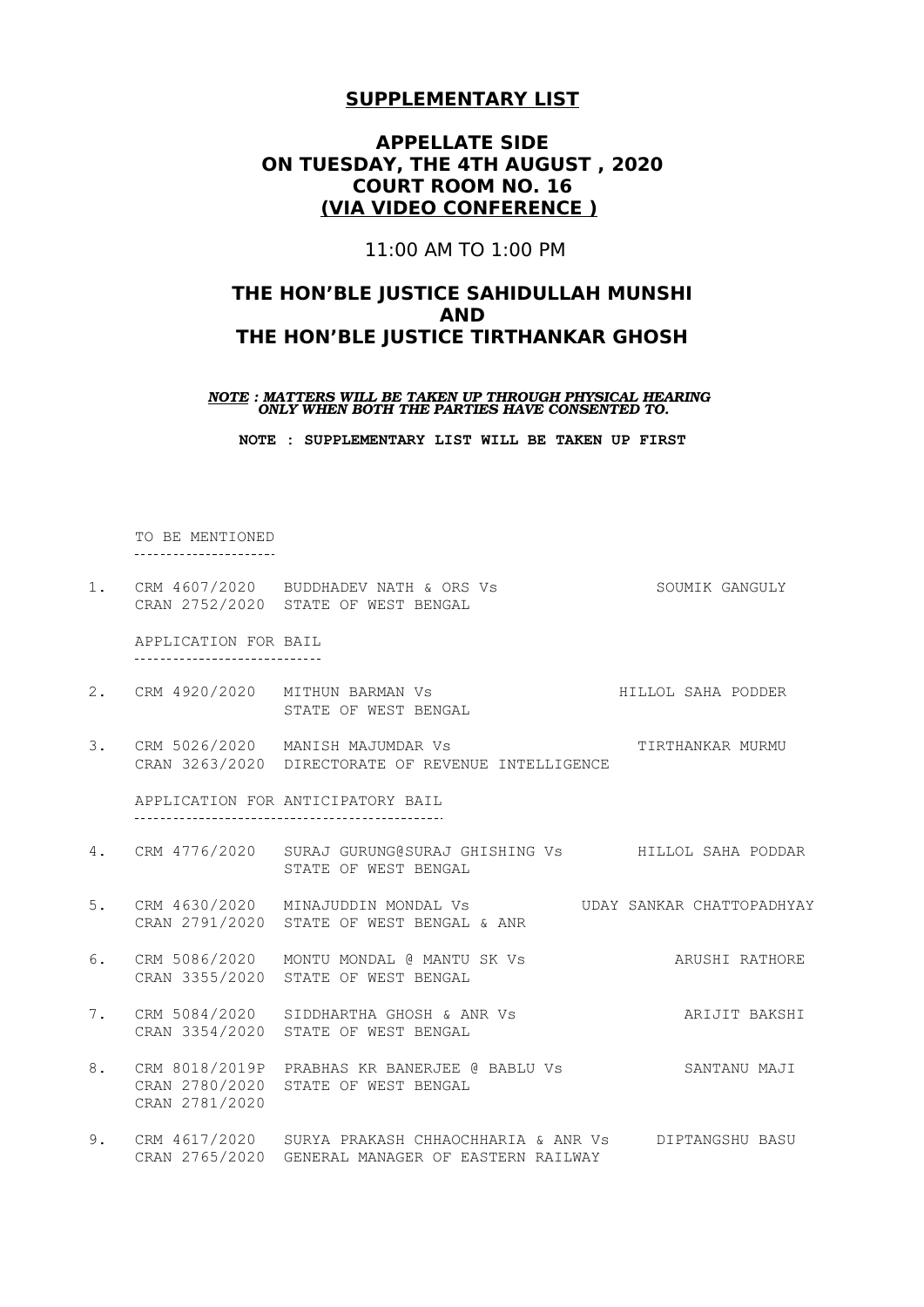- 10. CRM 5022/2020 MANGAL DAS @ MANGAL TILAK DAS Vs ARIJIT GHOSH CRAN 3259/2020 STATE OF WEST BENGAL
- 11. CRM 5010/2020 MD. KALAM @ MUHAMMAD KALAM Vs MOUNICK GHOSH CRAN 3245/2020 STATE OF WEST BENGAL
- 12. CRM 5006/2020 DEEPAK SINGH @ DIPAK SINGH Vs DEBAPRATIM GUHA CRAN 3240/2020 STATE OF WEST BENGAL
- 13. CRM 4664/2020 JONY MALLICK & ANR Vs ANGSHUMAN CHAKRABORTY CRAN 2836/2020 STATE OF WEST BENGAL
- 14. CRM 4628/2020 KHAYRUL ALAM KHAN Vs MD ZEESHANUDDIN CRAN 2788/2020 STATE OF WEST BENGAL
- 15. CRM 4398/2020 MILAN DALAPATI Vs GOBINDYA CHANDRA BAIDYA CRAN 2560/2020 STATE OF WEST BENGAL
- 16. CRM 5018/2020 PARIMAL BARMAN & ORS Vs HILLOL SAHA PODDER STATE OF WEST BENGAL
- 17. CRM 5074/2020 SIRAJ MULLICK & ORS Vs ANIL KUMAR CHATTOPADHYAYA CRAN 3344/2020 STATE OF WEST BENGAL
- 18. CRM 5106/2020 PARESH MONDAL Vs KUSAL KUMAR MUKHERJEE CRAN 3379/2020 STATE OF WEST BENGAL & ANR
- 19. CRM 5118/2020 SAHIDUL ISLAM Vs JAYDEEP KANTA BHOWMICK CRAN 3393/2020 STATE OF WEST BENGAL

BAIL IN CONNECTION WITH APPEAL 

20. CRA 96/2019 RAJU HALDER @ HALDAR Vs SUBIR DEBNATH CRAN 1804/2020 STATE OF WEST BENGAL & ANR CRAN 741/2020

CRAN 1167/2019

| 21. CRA 68/2016 |                      | MANTU DOLUI & ORS. Vs |  | AMITABHA KARMAKAR |
|-----------------|----------------------|-----------------------|--|-------------------|
|                 | STATE OF WEST BENGAL |                       |  |                   |

WITH CRA 45/2016

WITH

- 22. CRA 296/2018 ALOKE BISWAS @ BAPI & ANR. Vs JONAKI SAHA CRAN 2673/2019 STATE OF WEST BENGAL & ANR.
- 23. CRA 164/2020 GANGADHAR RAJOWAR @ RAJWAR & ANR Vs SAURADEEP DUTTA STATE OF WEST BENGAL

24. CRA 480/2019 AKBAR ALI Vs SUBRATA KARMAKAR CRAN 2535/2020 STATE OF WEST BENGAL

25. CRA 62/2020 MD. IRFAN @ SONU & ORS. Vs SANJIDA SULTANA STATE OF WEST BENGAL

WITH

CRAN 2772/2020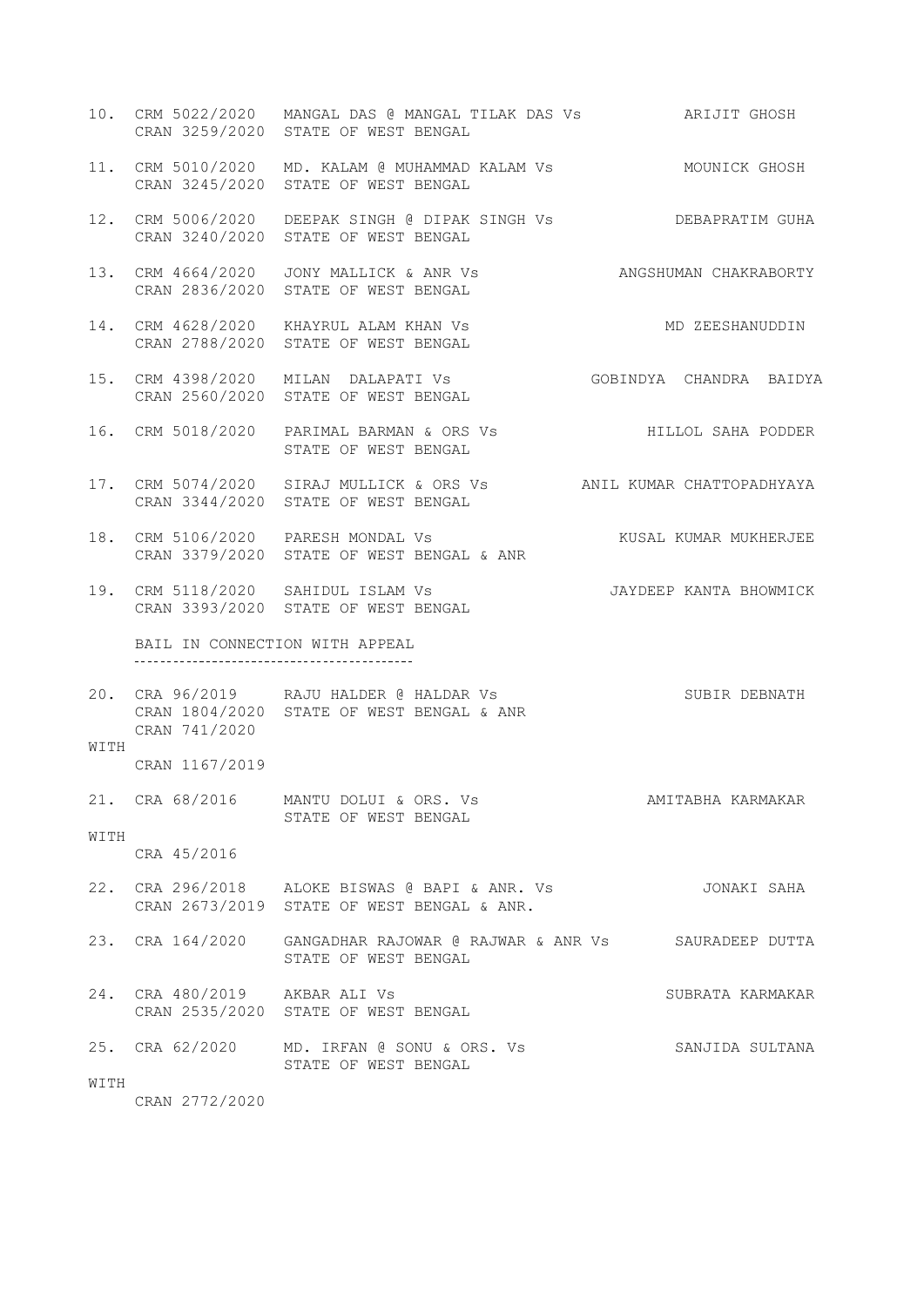APPLICATION<br>---------

- 26. FMAT 210/2020 ANANT WIRES PVT. LTD. Vs CAN 2723/2020 TEA PACKERS (INDIA) PVT. LTD. CAN 3724/2020 SAMAPTI ROY
- 27. MAT 482/2020 CAN 4109/2020 CAN 4111/2020 CAN 4112/2020 SUNIL KUMAR SHAW & ORS Vs PNB & ORS ANJAN BHATTACHARYYA
- 28. FMAT 350/2020 SHYAMAL MAJUMDER Vs CAN 3894/2020 SUBHAS MAJUMDER @ GOUTAM & ORS. CAN 3896/2020 CAN 3897/2020 PRANTICK GHOSH
- 29. MAT 484/2020 MD. JAHIDUL ISLAM & ORS Vs SALONI BHATTACHARJEE CAN 4135/2020 STATE OF WEST BENGAL& ORS

ADMISSION OF APPEAL -----------------------------

30. CRA 180/2020 TASIRUL MOLLA Vs MAIDUL ISLAM KAYAL STATE OF WEST BENGAL

TRIBUNAL APPLICATION -------------------------------

31. WP.ST 138/2017F SMT. INDRANI SARKAR Vs ANUBHOV KANJILAL THE PRINCIPAL SECRETARY, DEPT. OF FINANCE GOVT OF W.B. & ORS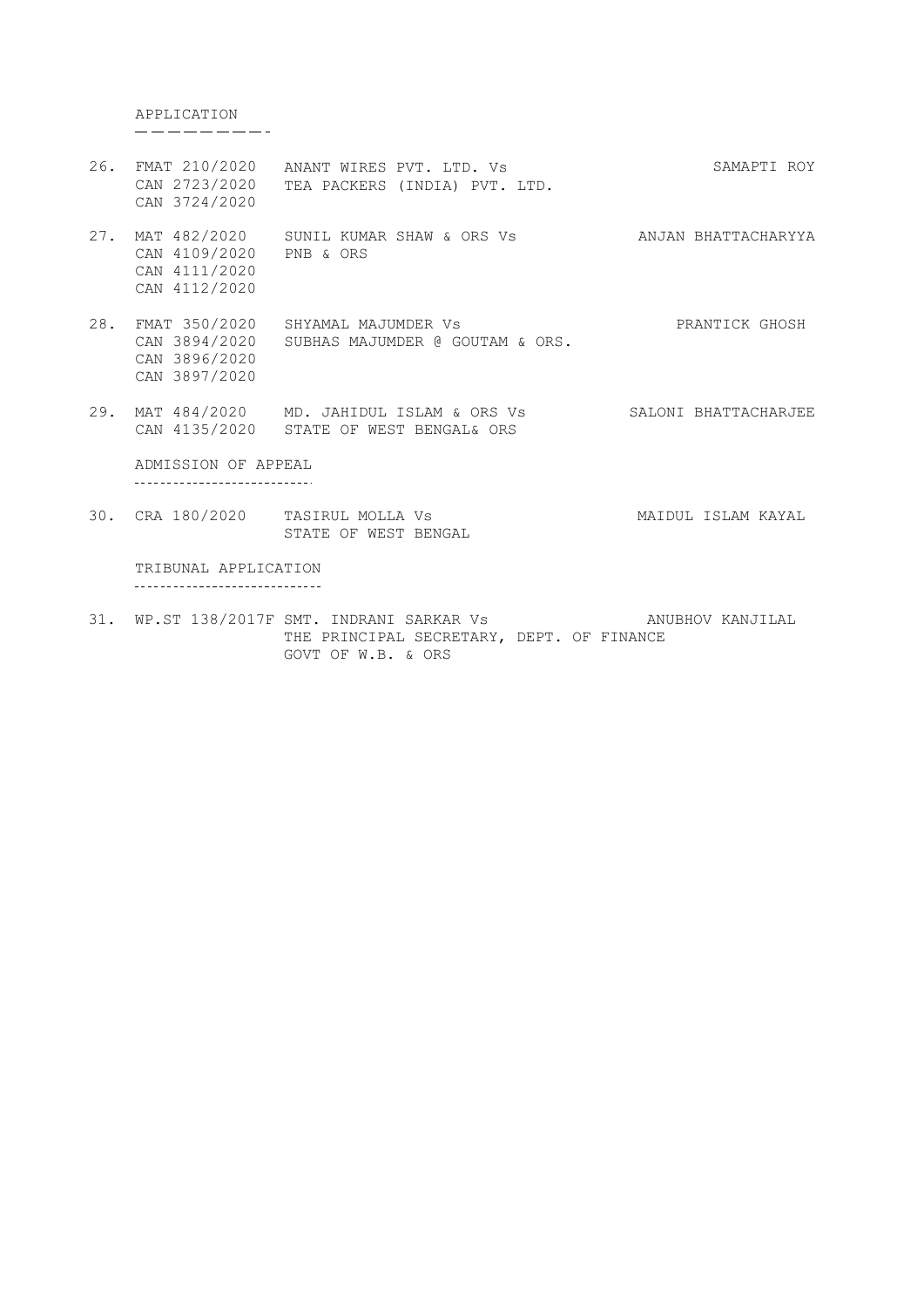# **ORIGINAL SIDE ON TUESDAY, THE 04TH AUGUST, 2020 COURT NO. 16 2:00 P.M. TO 3:30 P.M.**

# **HON'BLE JUSTICE SAHIDULLAH MUNSHI**

#### **BEFORE APPELLATE SIDE MATTERS**

### *NOTE: MATTERS WILL BE TAKEN UP THROUGH PHYSICAL HEARING ONLY WHEN BOTH THE PARTIES HAVE CONSENTED TO.*

**NOTE : SUPPLEMENTARY LIST WILL BE TAKEN UP FIRST**

NEW CHAMBER APPLICATIONS -----------------------------------

1. EC 350/2019 MAGMA FINCORP LIMITED Vs SINHA & CO. JAI SHANKAR MISHRA 2. EC 26/2020 MAGMA FINCORP LIMITED Vs SINHA & CO.ANJALI KAUDI & ANR.

PRESENTATION OF PLAINT

\_\_\_\_\_\_\_\_\_\_\_\_\_\_\_\_\_\_\_\_\_\_\_\_

3. CS 70/2020 TERAI OVERSEAS PRIVATE LIMITED Vs DEEPAK JAIN SUDALAGUNTA SUGARS LIMITED

#### NEW MOTIONS

----------------

4. GA 888/2020 SAHAJ E-VILLAGE LTD & ANR. Vs ANS ASSOCIATES CSC E-GOVERNANCE SERVICES INDIA LTD

#### WITH

CS 177/2015 GA 889/2020

GA 961/2020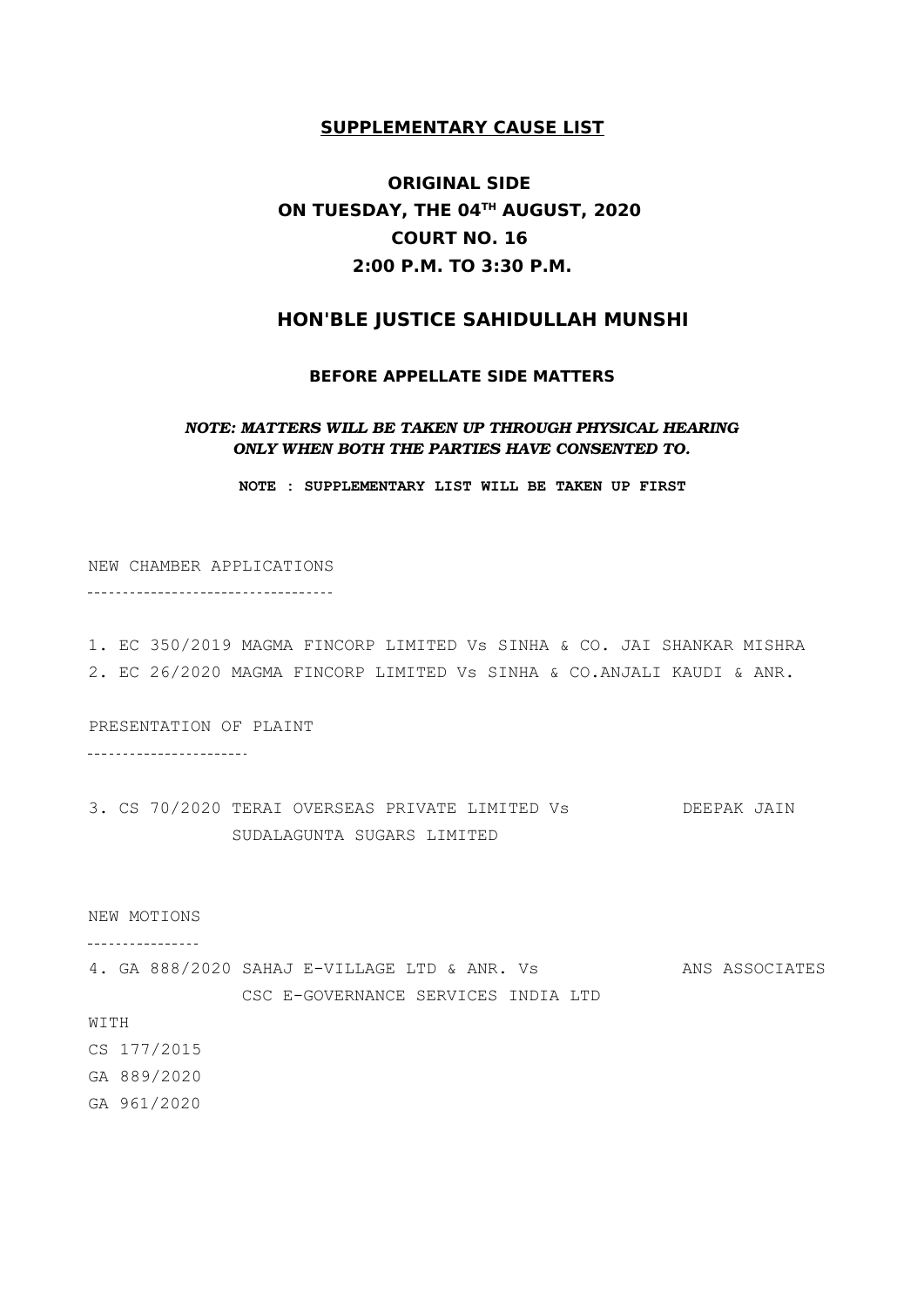5. GA 920/2020 MCLEOD RUSSEL INDIA LTD Vs AGRAWAL & ASSOCIATES ADITYA BIRLA FINANCE LTD AND ORS

WITH

AP 210/2020 GA 921/2020

6. AP 863/2019 M/S. BHOWMICK ENTERPRISES (INDIA) Vs TAPAS DUTTA UNION OF INDIA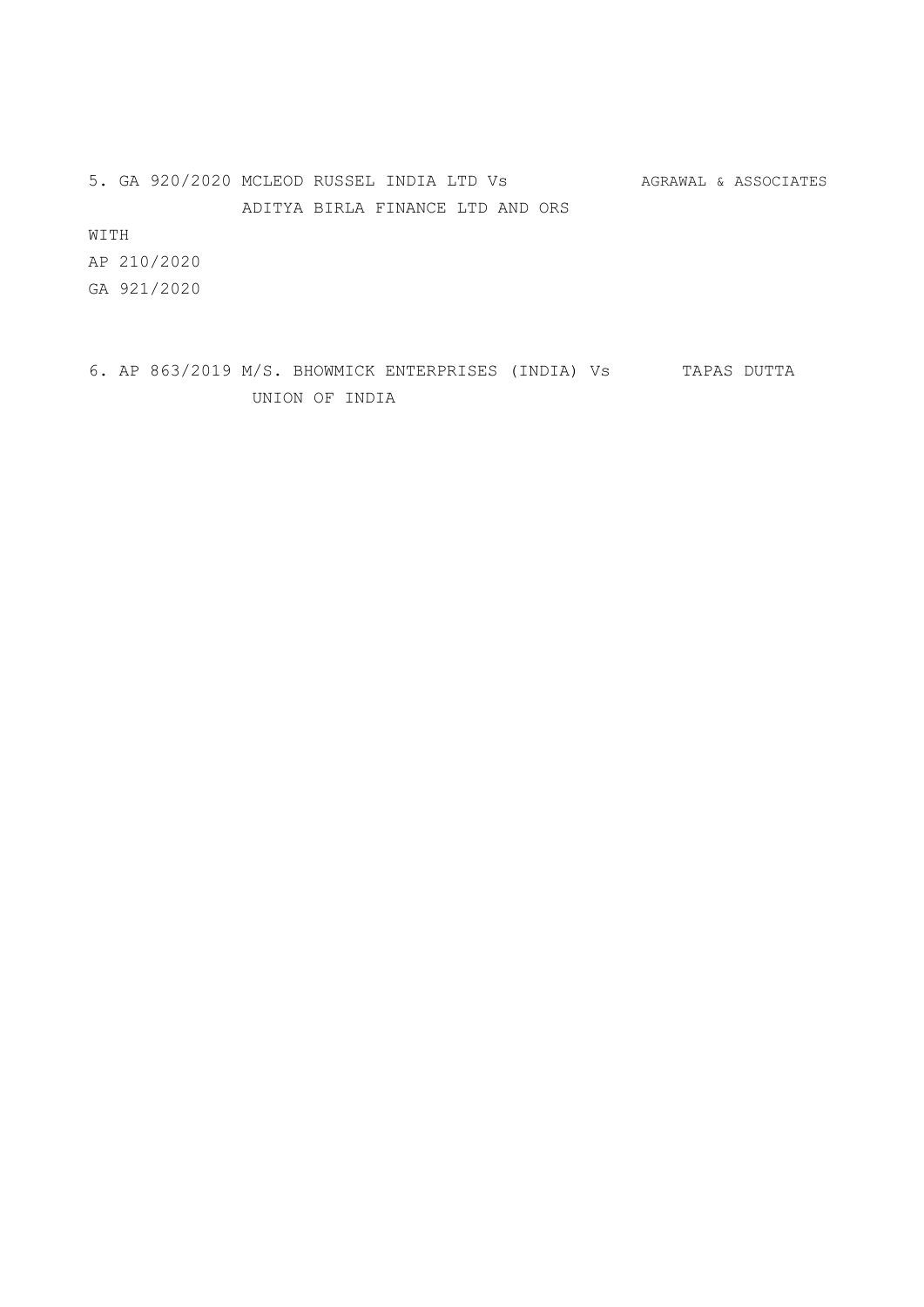# **APPELLATE SIDE ON TUESDAY, THE 4TH AUGUST , 2020 COURT ROOM NO. 16 (VIA VIDEO CONFERENCE )**

2:00 PM TO 3.30 PM

# **THE HON'BLE JUSTICE SAHIDULLAH MUNSHI**

*NOTE : MATTERS WILL BE TAKEN UP THROUGH PHYSICAL HEARING ONLY WHEN BOTH THE PARTIES HAVE CONSENTED TO.*

**NOTE : SUPPLEMENTARY LIST WILL BE TAKEN UP FIRST**

TO BE MENTIONED -----------------------

|    |                                                    | 1. SA 186/2017 M/S MANGLIK ENTERPRISE Vs<br>(PART HEARD) SWAPAN KUMAR DAS & ORS.                             | SHYAMAL SANYAL          |
|----|----------------------------------------------------|--------------------------------------------------------------------------------------------------------------|-------------------------|
|    |                                                    | 2. WP 5432W/2020 PRADEEP KUMAR SINGH Vs<br>(FILE NOT HERE) UNION OF INDIA & ORS.                             | SUDIPTA NAYAN GHOSH     |
|    |                                                    | 3. WP 5563W/2020 SHRABANI MALLICK Vs  UDAY SANKAR CHATTOPADHAY<br>(FILE NOT HERE) STATE OF WEST BENGAL & ORS |                         |
|    |                                                    | 4. WP 3046W/2020 PULAK KUMAR ROY Vs<br>(FILE NOT HERE) STATE OF WEST BENGAL & ORS                            | SAKTI PADA JANA         |
| 5. |                                                    | WP 1679W/2020 SUDARSHAN JANA Vs<br>(FILE NOT HERE) STATE OF WEST BENGAL & ORS                                | SAKTI PADA JANA         |
| 6. |                                                    | WP 5495W/2020 SHEORAPHULI KANCHA SABZEE BABSAYEE SAMITY & ANR Vs                                             | SUMAN SANKAR CHATTERJEE |
|    |                                                    | (FILE NOT HERE) STATE OF WEST BENGAL & ORS                                                                   |                         |
| 7. |                                                    | WP 5066W/2020 UTTAM KUMAR DAS Vs<br>(FILE NOT HERE) BANGIYA GRAMIN VIKASH BANK & ORS                         | NIVEDITA MUKHERJEE      |
| 8. |                                                    | CO 913/2020 ANJALI PAL & ORS. Vs<br>(FILE NOT HERE) KALIDASI PAL & ORS.                                      | NIVEDITA MUKHERJEE      |
| 9. | CAN 4290/2020                                      | WP 4301W/2020 SANTANU SINGHA & ORS. Vs<br>CAN 4289/2020 STATE OF WEST BENGAL & ORS.                          | RAMA HALDER             |
|    | 10. WP 4441W/2020 KAMAL SINGHA Vs<br>CAN 4296/2020 | CAN 4295/2020 STATE OF WEST BENGAL & ORS                                                                     | RAMA HALDER             |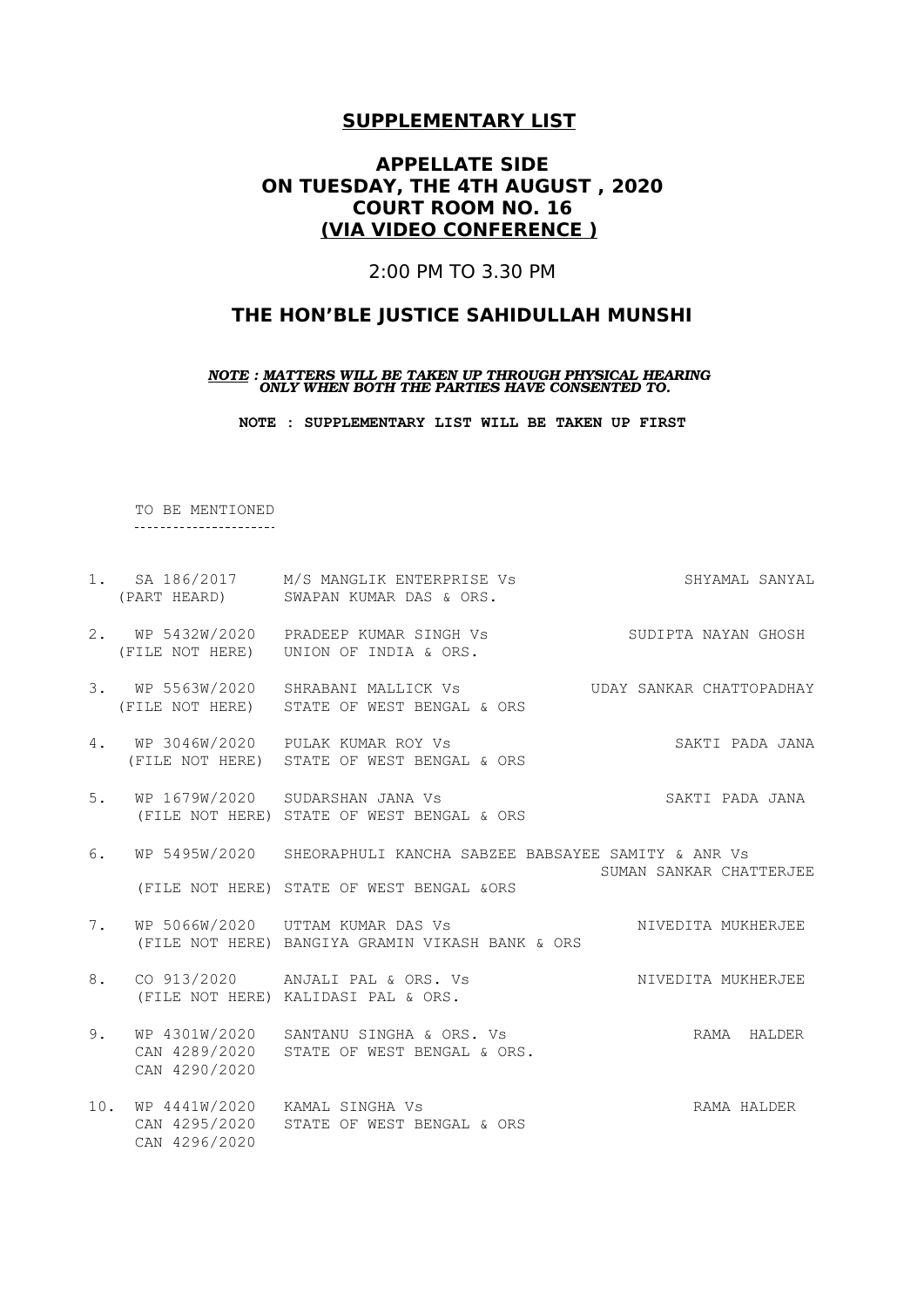- 11. WP 5604W/2020 PUTTIKHATI FISHERMAN'S CO OPERATIVE SOCIETY Vs YOUNUSH MONDAL CAN 3357/2020 UNION OF INDIA& ORS (FILE NOT HERE)
- 12. CRA 460/2019 SWARUP SEN Vs UDAY SANKAR CHATTOPADHYAY CRAN 2987/2020 STATE OF WEST BENGAL (FILE NOT HERE)
- 13. CO 3784/2019 OJASWITA ROY Vs SHOHINI CHAKRABORTY CAN 3858/2020 ARINDAM SEN CAN 3860/2020 (FILE NOT HERE)

```
MOTION
```
 $- - - - - - - - -$ 

- 14. WP 5738W/2020 M/S. DHOOM MERCAQNTILE P. LTD. Vs SUBHASISH MITRA CAN 3686/2020 UNION OF INDIA & ORS,
- 15. WP 5734W/2020 SANJEEV MURARKA Vs HIMANGSHU KR. RAY CAN 3681/2020 GSTN & ORS.
- 16. WP 23178W/2019P M/S. EK ONKAR LOGISTICS PVT LTD Vs SOHAM KUMAR ROY CAN 188/2020 INDIAN OIL CORPT LTD & ORS
- 17. WP 5680W/2020 PRADIP CHATTERJEE & ORS Vs SWETA SAHA CAN 3555/2020 STATE OF WEST BENGAL & ORS
- 18. WP 5682W/2020 JOYMADHAB GAYEN & ORS Vs SUDARSHAN GHOSH CAN 3563/2020 STATE OF WEST BENGAL & ORS
- 19. WP 5644W/2020 ASISH KUMAR SENGUPTA Vs MAYUKH MAITRA CAN 3504/2020 STATE OF WEST BENGAL & ORS.
- 20. WP 5560W/2020 MA CHANDI DURGA CEMENTS LTD & ANR Vs MOUMITA GHOSH CAN 3272/2020 DAMODAR VALLEY CORPORATION & ORS
- 21. WP 5918W/2020 JAI KISHAN SARAF Vs SANWAL TIBREWAL CAN 4058/2020 UNION OF INDIA & ORS

22. WP 5920W/2020 THE PUBLIC SERVICE COMMISSION ,WB & ORS Vs SHROBONI SARKAR CAN 4062/2020 THE PRINCIPAL SECRETARY ,DEPT OF HOME (P&AR),GOVT OFWB &ORS

- 23. WP 5922W/2020 SHAMPA GHOSH Vs SUDIPTA DASGUPTA CAN 4065/2020 STATE OF WEST BENGAL & ORS
- 24. WP 5924W/2020 BIJIT ROY Vs KOUSTAV BAGCHI CAN 4067/2020 THE STATE BANK OF INDIA & ORS
- 25. WP 5592W/2020 ANUPAM MITRA Vs GAZI FARUQUE HOSSAIN CAN 3346/2020 STATE OF WEST BENGAL & ORS
- 26. WP 5786W/2020 MAFIJUL ISLAM & ANR Vs PINTU KARAR CAN 3780/2020 STATE OF WEST BENGAL & ORS
- 27. WP 5914W/2020 DEVSHANKAR SAH Vs AND ARPA CHAKRABORTY CAN 4052/2020 UNION OF INDIA & ORS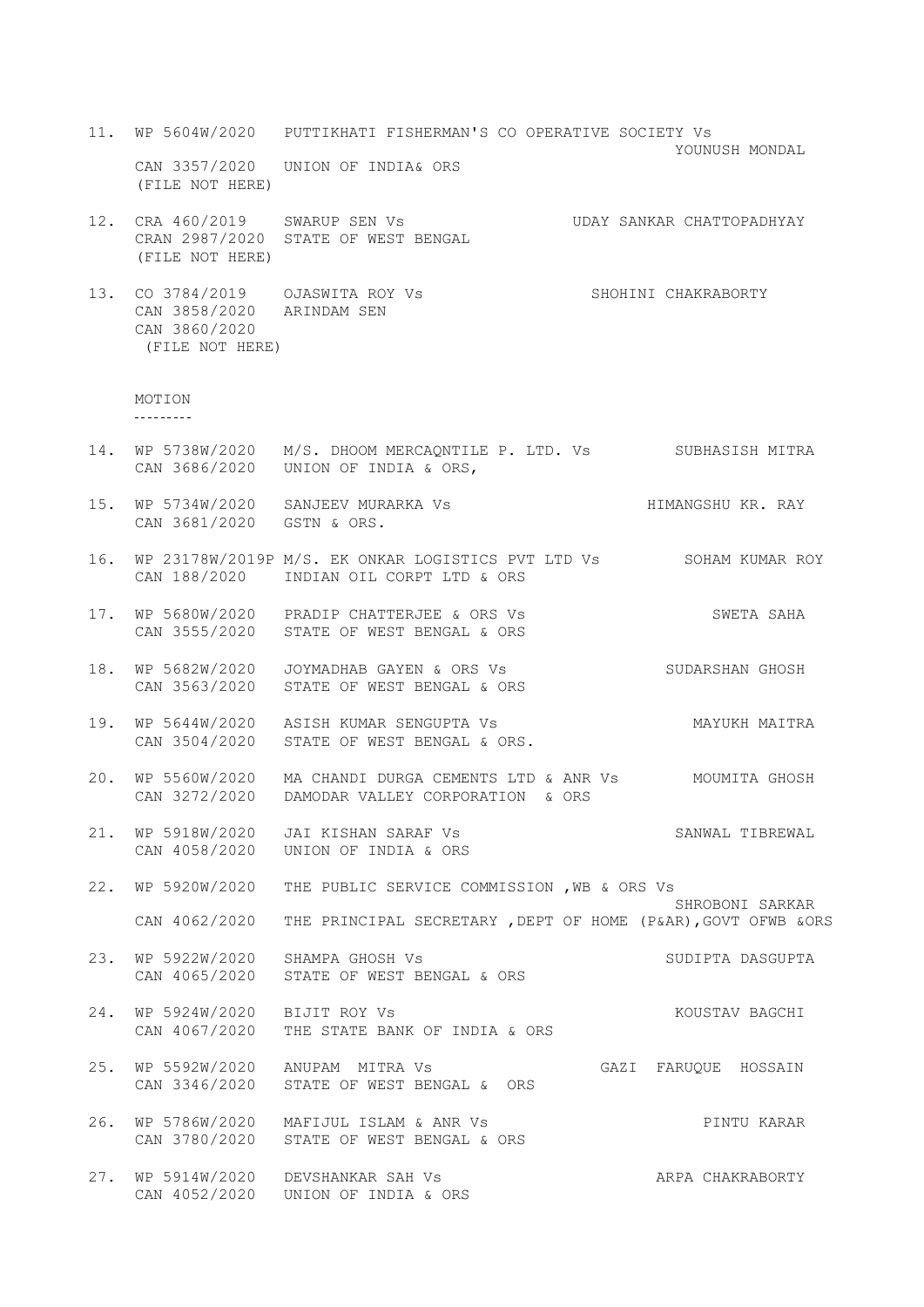28. WP 5908W/2020 ASHA DAS & ANR Vs ANIRUDDHA BHATTACHARYYA CAN 4041/2020 STATE OF WEST BENGAL & ORS 29. WP 5938W/2020 PEARL CORPORATION ( PROP. TAPAS KUMAR BHUNIA) Vs TAPAS DUTTA CAN 4081/2020 STATE OF WEST BENGAL& ORS 30. WP 5956W/2020 SUKDEV SARKAR Vs SHAHAN SHAHAN SHAH CAN 4116/2020 STATE OF WEST BENGAL& ORS 31. WP 5958W/2020 JYOTE MOTORS (BENGAL) PVT. LTD. & ANR. Vs CHITTAPRIYA GHOSH CAN 4118/2020 STATE OF WEST BENGAL & ORS. 32. WP 5960W/2020 SAMIR GHOSH Vs RAVI RANJAN KUMAR CAN 4120/2020 STATE OF WEST BENGAL & ORS. 33. WP 5962W/2020 SUMANTA KUMAR GHATAK Vs BEMANTA KUMAR DAS CAN 4122/2020 STATE OF WEST BENGAL & ORS. 34. WP 5964W/2020 CHANDRATAN NASKAR Vs LAKSHMINATH BHATTACHARYYA CAN 4124/2020 STATE OF WEST BENGAL & ORS. 35. WP 5966W/2020 DEBASISH MANDAL Vs RAFIKUL ISLAM SARDAR CAN 4126/2020 STATE OF WEST BENGAL & ORS. 36. WP 5968W/2020 AAFREEN ZEBA Vs PAWAN KUMAR GUPTA CAN 4128/2020 STATE OF WEST BENGAL & ORS. 37. WP 5970W/2020 SYED ISKANDER NASIR & ANR. Vs KAKALI DAS CHAKRABORTY CAN 4130/2020 STATE OF WEST BENGAL & ORS. 38. WP 5972W/2020 ALOKA DEY Vs TANUJA BASAK CAN 4134/2020 STATE OF WEST BENGAL & ORS. 39. WP 6000W/2020 SK AKHTAR ALI Vs ATHAR ALI ZEESHAN CAN 4182/2020 STATE OF WEST BENGAL & ORS 40. WP 6002W/2020 SHAILENDRA SINGH Vs ABHISHEK VERMA CAN 4184/2020 STATE OF WEST BENGAL & ORS 41. WP 6006W/2020 IYAR BOKSH MALLIK @ IEAR BOKSH MALLIK Vs CAN 4188/2020 STATE OF WEST BENGAL & ORS ANISUR RAHAMAN 42. WP 6008W/2020 BHAGABATI CHAKRABORTY Vs BIBASWAN MUKHERJEE CAN 4190/2020 STATE OF WEST BENGAL & ORS. 43. WP 6010W/2020 DR. MD. IQBAL ALAM Vs SALONI BHATTACHARJEE CAN 4194/2020 STATE OF WEST BENGAL & ORS. 44. WP 6012W/2020 GOPAL DAS Vs **DILIP KR. SHYAMAL** CAN 4197/2020 STATE OF WEST BENGAL & ORS. 45. WP 6018W/2020 PASCHIM BANGA VIGYAN MANCHA & ORS Vs SAKHAWAT KHANDAKAR CAN 4206/2020 STATE OF WEST BENGAL & ORS 46. WP 6020W/2020 LILUA MAHASAKTI STEEL MARKET SHOP OWNERS' WELFARE ASSO Vs SAYAN SINHA CAN 4208/2020 STATE OF WEST BENGAL&ORS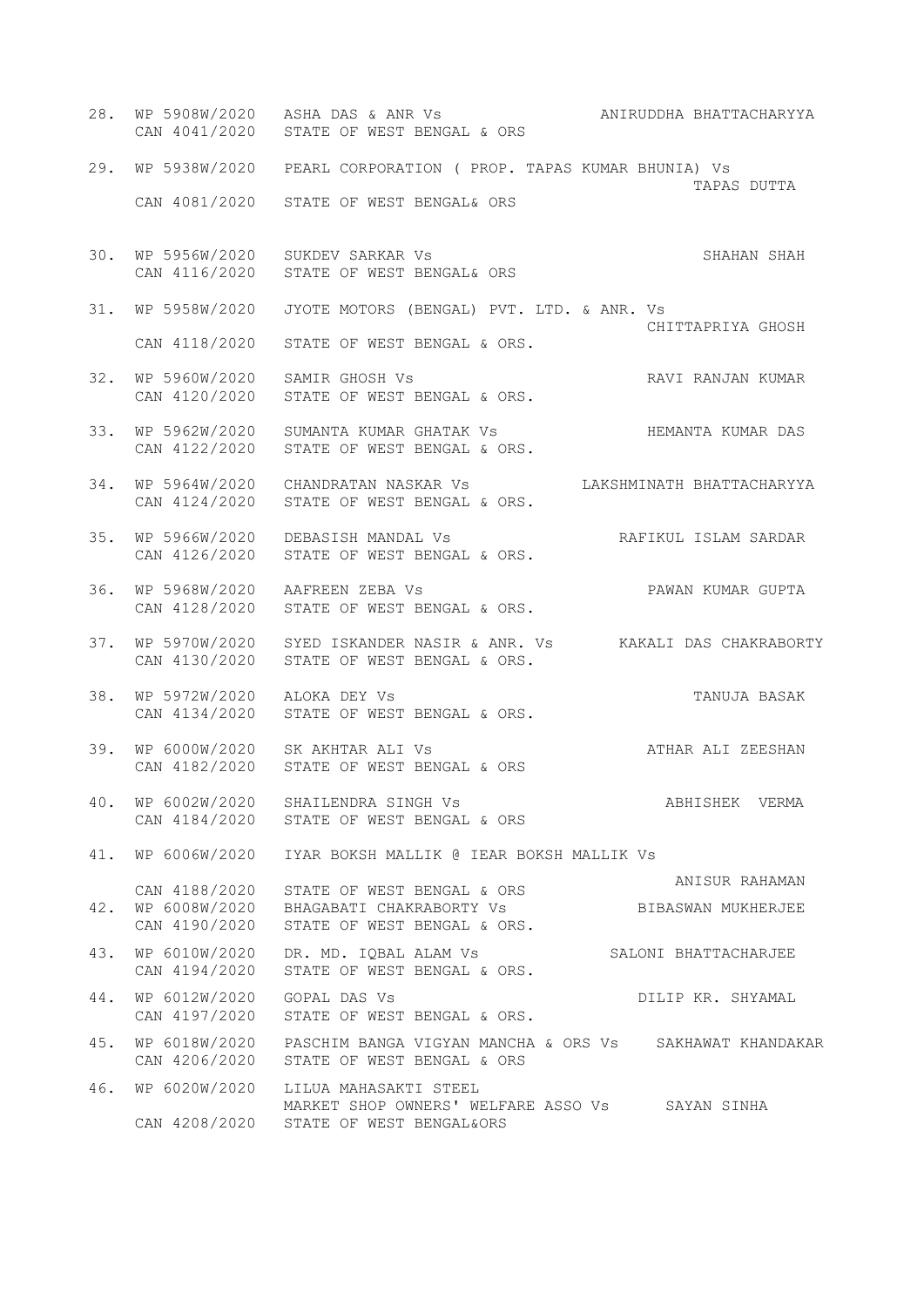CRIMINAL REVISION -------------------------

- 47. CRR 1072/2020 CRAN 3178/2020 TUSHAR MANNA Vs ANANDA SARKAR RAJIV KUMAR
- 48. CRR 1070/2020 CRAN 3151/2020 ARPITA GUIN Vs STATE OF WEST BENGAL & ORS. ALI AHSAN ALAMGIR

CIVIL REVISION --------------------

- 49. CO 2874/2019 SMRITI PAUL @ SMRITIKANA PAUL Vs SATRAJIT SINHA ROY UNION OF INDIA & ORS
- 50. CO 1128/2020 LABA KUMAR NAYAK & ORS CAN 3561/2020 MALAY KUMAR MAITY ARIJIT PRADHAN
- 51. CO 1122/2020 SAIBAL BASU Vs CAN 3210/2020 SMT SUDEEPTA BASU KUMARDEEP MAJUMDER

BAIL IN CONNECTION WITH APPEAL

- 52. CRA 150/2020 RAM PRASAD BISWAS Vs CRAN 3085/2020 STATE OF WEST BENGAL PROBAL SARKAR CRAN 3086/2020
- 53. CRA 624/2019 PALASH GHOSH Vs CRAN 2884/2020 STATE OF WEST BENGAL CRAN 2885/2020 MANAS KUMAR DAS
- 54. CRA 106/2020 MITHU KARMAKAR Vs CRAN 2856/2020 STATE OF WEST BENGAL CRAN 2857/2020 KOUSTAV BAGCHI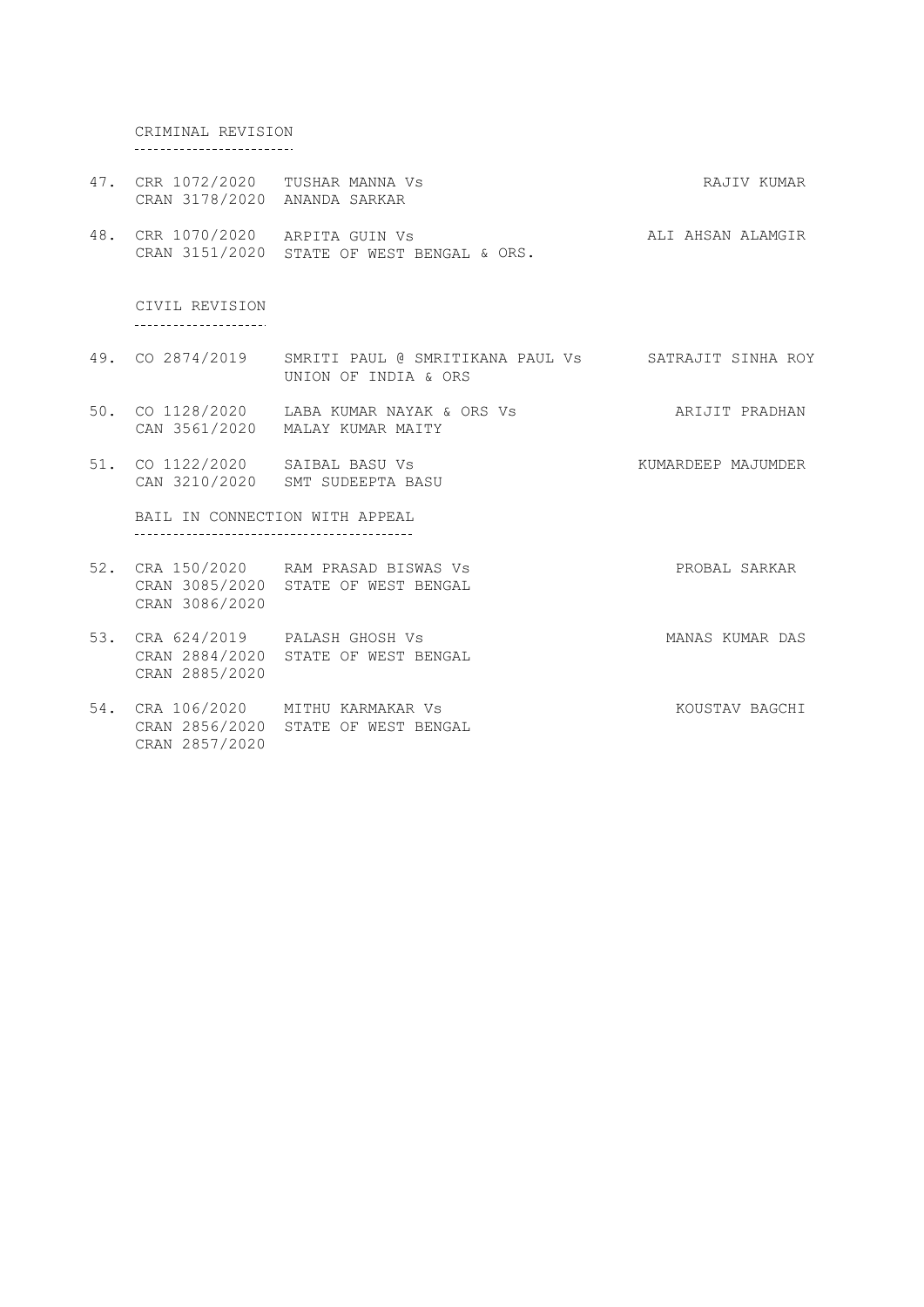# **APPELLATE SIDE ON TUESDAY, THE 4TH AUGUST , 2020 COURT ROOM NO. 19 (VIA VIDEO CONFERENCE )**

2:00 PM TO 3:30 PM

# **THE HON'BLE JUSTICE MOUSHUMI BHATTACHARYA**

*NOTE : MATTERS WILL BE TAKEN UP THROUGH PHYSICAL HEARING ONLY WHEN BOTH THE PARTIES HAVE CONSENTED TO.*

**NOTE : SUPPLEMENTARY LIST WILL BE TAKEN UP FIRST**

TO BE MENTIONED ----------------------

|      | CAN 8768/2018<br>(FILE IS IN CHAMBER)                                                                                                                                                                                        | 1. WP 21986W/2018 H.M. & SEC. OF SHREE BALKRISHNA<br>VITHALNATH VIDYALAYA & ANR VS<br>CAN 8771/2018 STATE OF WEST BENGAL & ORS | ANINDYA BOSE        |
|------|------------------------------------------------------------------------------------------------------------------------------------------------------------------------------------------------------------------------------|--------------------------------------------------------------------------------------------------------------------------------|---------------------|
| WITH | CAN 3044/2020<br>CAN 3841/2020<br>CAN 4040/2020<br>CAN 4077/2020<br>CAN 4078/2020<br>WP 5367W/2020<br>WP 5822W/2020<br>WP 5907W/2020<br>WP 5934W/2020<br>WP 5935W/2020<br>WP 5821W/2020<br>CAN 3840/2020<br>(FOR CORRECTION) | 2. WP 5460W/2020 DR. GOUTAM NEMO Vs<br>CAN 3163/2020 STATE OF WEST BENGAL & ORS                                                | SWADESH PRIYA GHOSH |
|      | MOTION<br>---------                                                                                                                                                                                                          |                                                                                                                                |                     |
| 3.   |                                                                                                                                                                                                                              | WP 5687W/2020 GOBINDA MAITY Vs<br>CAN 3574/2020 MIDNAPUR MUNICIPALITY& ORS                                                     | RAVI RANJAN KUMAR   |
| 4.   |                                                                                                                                                                                                                              | WP 5605W/2020 PABITRA BHOWMICK Vs<br>CAN 3360/2020 STATE OF WEST BENGAL & ORS.                                                 | BRATIN KUMAR DEY    |
| 5.   | CAN 4115/2020                                                                                                                                                                                                                | WP 5955W/2020 KNIGHT RIDERS SPORTS PVT.LTD Vs<br>ADJUDICATIN AUTHORITY (PMLA ) G & ORS                                         | AYUSH JAIN          |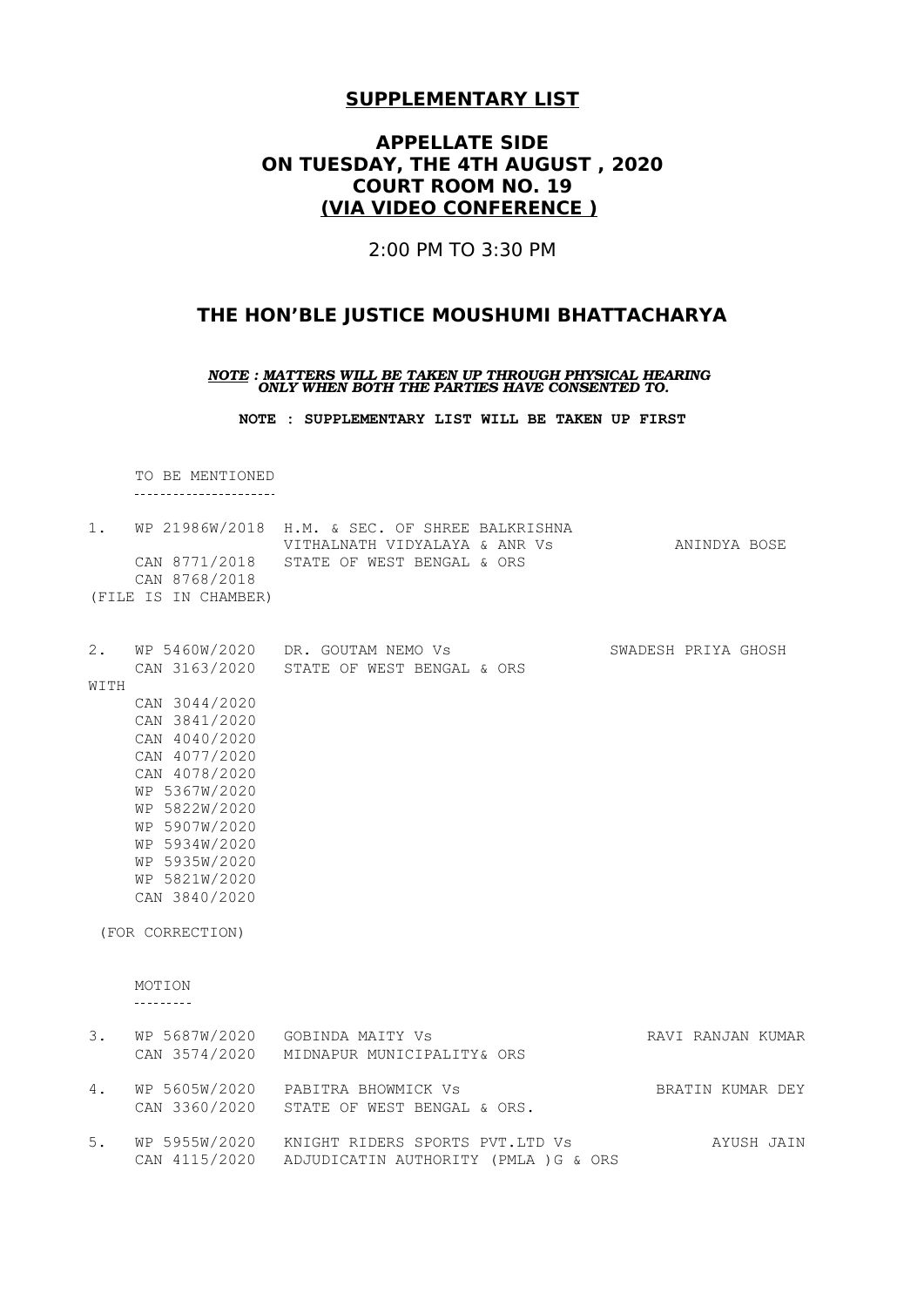# **ORIGINAL SIDE ON TUESDAY, THE 04TH AUGUST, 2020 COURT NO. 12 2:00 P.M. TO 3:30 P.M.**

### **HON'BLE JUSTICE JAY SENGUPTA**

### *NOTE: MATTERS WILL BE TAKEN UP THROUGH PHYSICAL HEARING ONLY WHEN BOTH THE PARTIES HAVE CONSENTED TO.*

**NOTE : SUPPLEMENTARY LIST WILL BE TAKEN UP FIRST**

COURT APPLICATIONS UNDER ART.226

1. GA 922/2020 RADHA DEVI CHOUDHURY AND ANR Vs VARUN KEDIA THE KOLKATA MUNICIPAL CORPORATION AND ORS

WITH WP 213/2020

NEW MOTIONS

\_\_\_\_\_\_\_\_\_\_\_\_

2. AP 184/2020 SREI EQUIPMENT FINANCE LIMITED Vs SINHA & CO. SEIRRA INFRAVENTURE PRIVATE LIMITED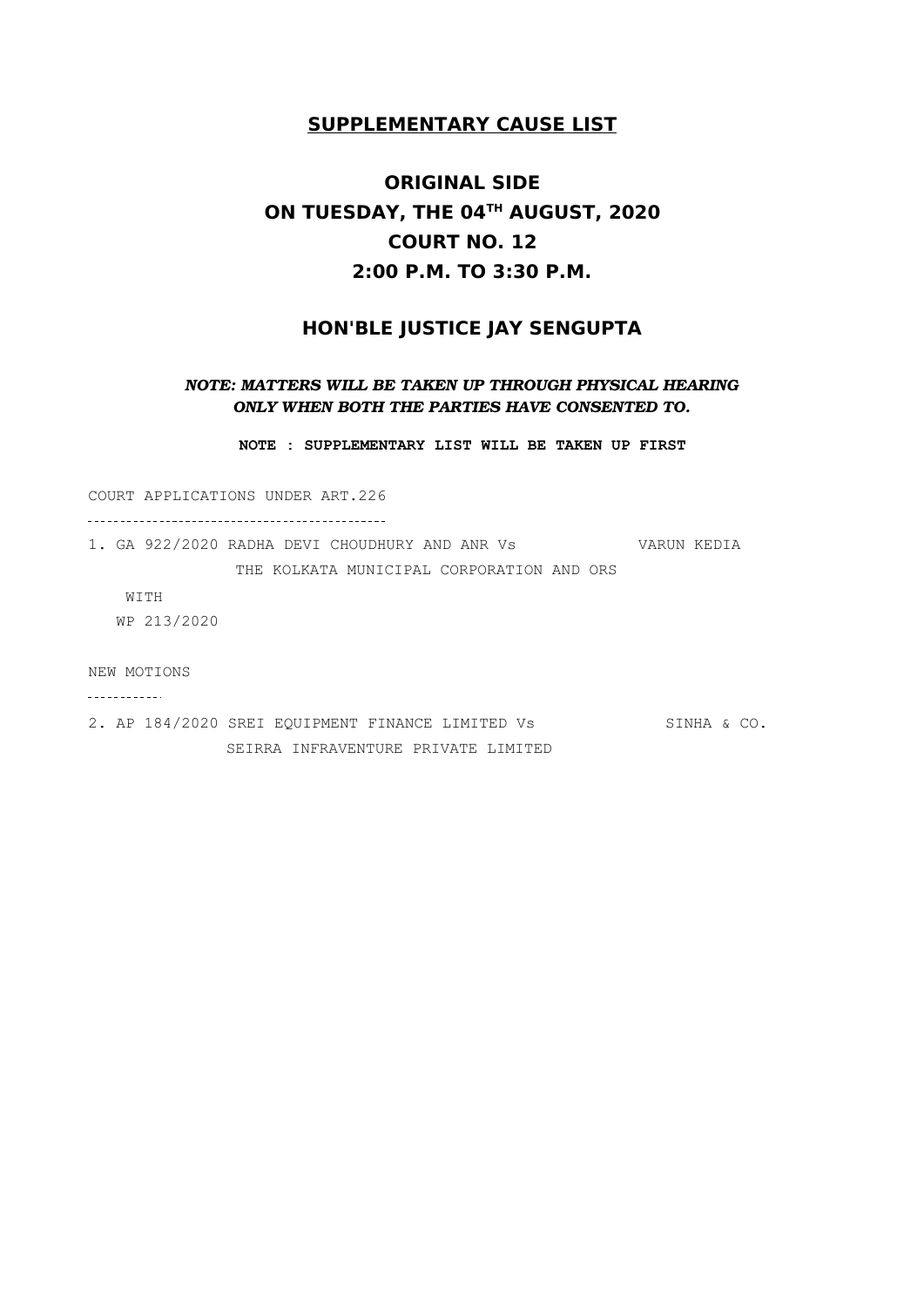# **APPELLATE SIDE ON TUESDAY, THE 4TH AUGUST , 2020 COURT ROOM NO. 13 (VIA VIDEO CONFERENCE )**

### **2:00 P.M. TO 3:30 P.M.**

# **THE HON'BLE JUSTICE TIRTHANKAR GHOSH**

*NOTE : MATTERS WILL BE TAKEN UP THROUGH PHYSICAL HEARING ONLY WHEN BOTH THE PARTIES HAVE CONSENTED TO.*

**NOTE : SUPPLEMENTARY LIST WILL BE TAKEN UP FIRST**

TO BE MENTIONED (FOR CORRECTION) 

| 1. | CRR 2589/2019P GE POWER INDIA LTD Vs<br>SITARAM KARMAKAR          | DEBJANI GHOSH |       |
|----|-------------------------------------------------------------------|---------------|-------|
| 2. | CRR 2591/2019P GE POWER INDIA LTD Vs<br>NABIN KUMAR ASH           | DEBJANI GHOSH |       |
| 3. | CRR 2592/2019P GE POWER INDIA LTD. Vs<br>DEBKUMAR SANYAL          | DEBJANI       | GHOSH |
| 4. | CRR 2593/2019P GE POWER INDIA LTD Vs<br>BARUN KUMAR GHOSAL        | DEBJANI GHOSH |       |
|    | 5. CRR 2594/2019P GE POWER INDIA LTD Vs<br>SIDDARTH SANKAR GHANTY | DEBJANI GHOSH |       |
| 6. | CRR 2595/2019P GE POWER INDIA LTD Vs<br>PABITA KUMAR MUKHERJEE    | DEBJANI GHOSH |       |

MOTION

| WP 6051W/2020 | MIRA NASKAR@MIRA RANI NASKAR Vs          | BRATIN KUMAR DEY |
|---------------|------------------------------------------|------------------|
|               | CAN 4262/2020 STATE OF WEST BENGAL & ORS |                  |